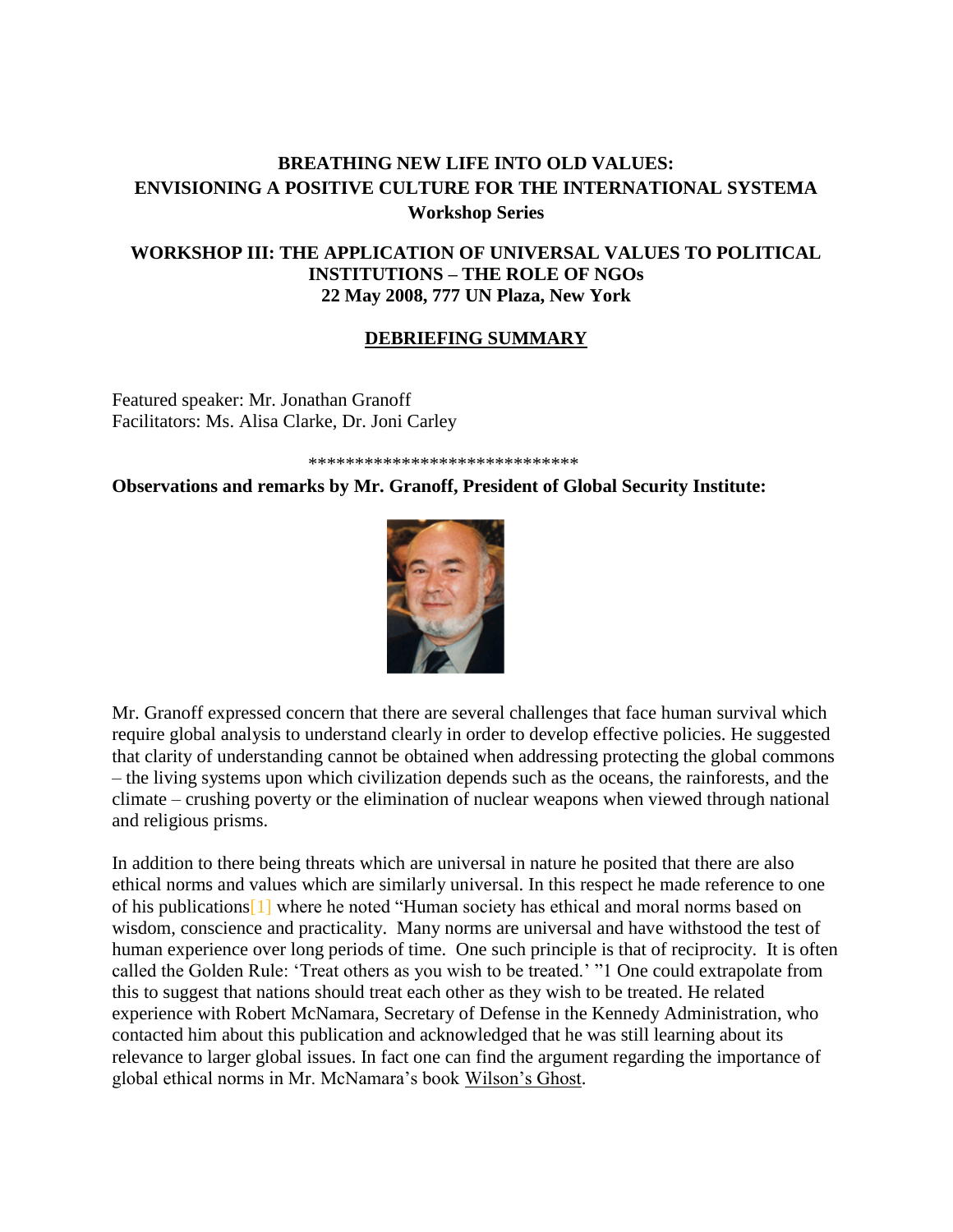The speaker noted that he especially drew inspiration from the work of Judge Christopher Weeramantry whose work on universal values and policy suggests that application of these principles leads to both inner harmony and stability as well as harmony and stability between nations. He said that this understanding was the foundation for devoting his life to the elimination of nuclear weapons, in that the instability wrought by the lack of application of these principles thwarted humanity's security by tearing the fabric of cooperation required by so many global issues.

One of the key problems arising from applying universal principles was the fact that key actors are necessarily confined by their professions to advancing much narrower interests. For example diplomats must advance national interests in much the same way as a director of a corporation must advance its business interests. These interests are not necessarily opposed to greater public good but there must be some group of actors whose duty is to advance the public good, the greater perspective, the needs of even future generations. It thus becomes the responsibility of global civil society to ensure that global nuclear disarmament, environmental responsibility, policies responding to the needs of the poor, and human rights are values placed into the public debate alongside business and national interests. The UN system anticipates such advocates and we must seize this duty with vigor.

Mr. Granoff concluded that we are the first generation to decide if we are the last. He emphasized that individuals are most deeply and passionately driven by values, and that religious fundamentalists the world over have seized the values debate and used values to divide people. We must assert that there are universal values and we must invoke them to advocate for greater unity.

Follow-up discussion:

In response to questions and comments raised, Mr. Granoff affirmed that legal and moral knowledge has not caught up scientific knowledge, and that a lot could be learned by looking at political relations in relationship to natural systems, a new bio politics. The reality of the biological systems of the planet cannot be rationally overlooked any longer. For example, the oceans have limits and if we are to be responsible we must honor those limits.

\*\*\*\*\*\*\*\*\*\*\*\*\*\*\*\*\*\*\*\*\*\*\*\*\*\*\*\*\*\*\*\*\*\*\*\*\*\*